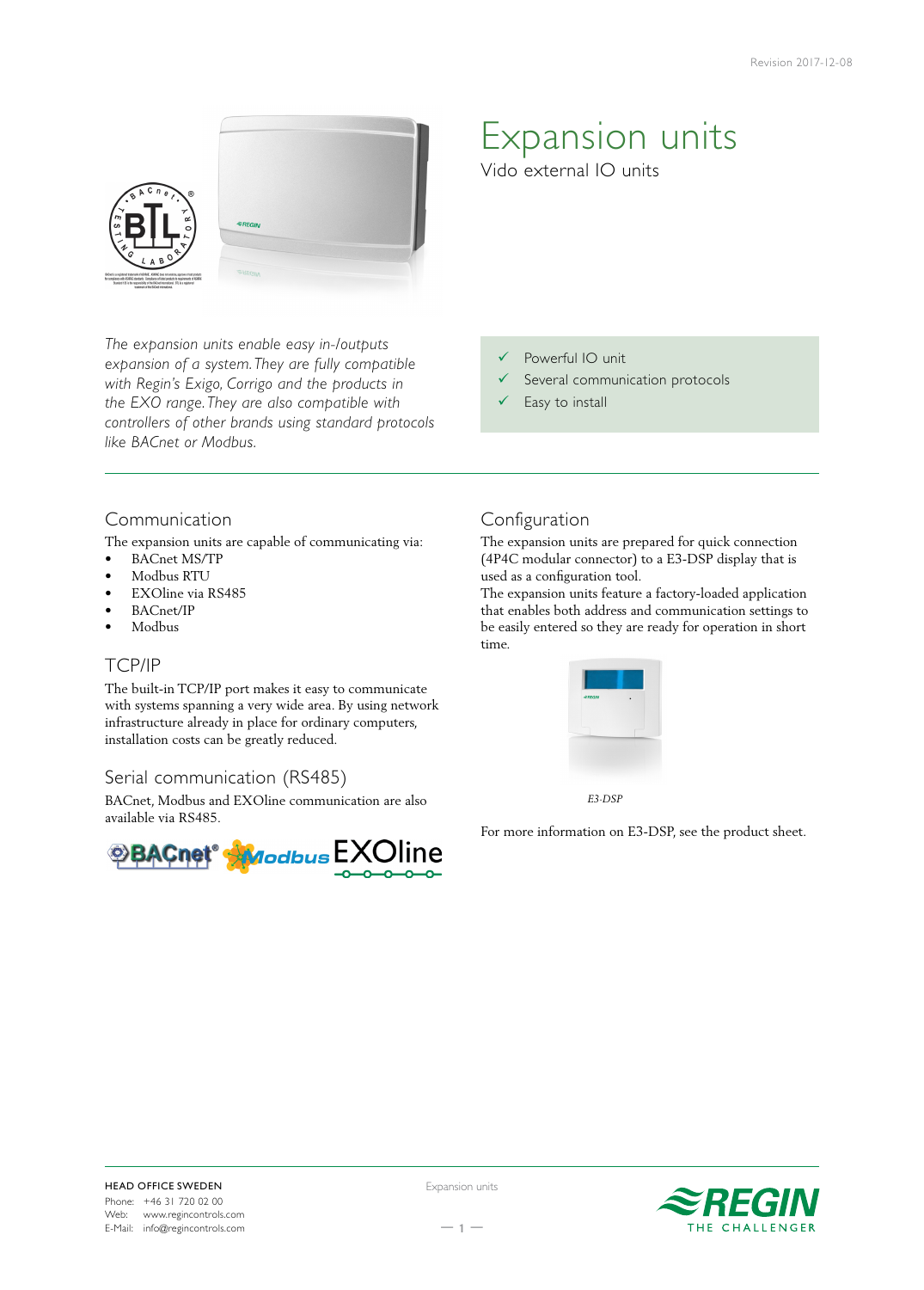#### Mounting / Wiring The expansion units can normally be mounted on a DIN-rail, in a cabinet door or directly on a wall.



| 17 | AI1                      |
|----|--------------------------|
| 18 | AI <sub>2</sub>          |
| 19 | AI3                      |
| 20 | $A$ <sub>14</sub>        |
| 21 | UI1                      |
| 22 | UI2                      |
| 23 | UI3                      |
| 24 | UI4                      |
| 25 | D <sub>1</sub>           |
| 26 | DI <sub>2</sub>          |
| 27 | UA1                      |
| 28 | UA <sub>2</sub>          |
| 29 | Agnd                     |
| 30 | ۰                        |
| 31 | $\overline{\phantom{a}}$ |
| 32 | ۰                        |
|    |                          |

| 16             | N               |
|----------------|-----------------|
| 15             | Г               |
| 14             | GDO             |
| 13             | DO <sub>7</sub> |
| 12             | -               |
| 11             | DO <sub>6</sub> |
| 10             | GDO             |
| 9              | DO <sub>5</sub> |
| 8              | -               |
| $\overline{7}$ | DO <sub>4</sub> |
| 6              | GDO             |
| 5              | DO <sub>3</sub> |
| 4              | -               |
| 3              | DO <sub>2</sub> |
| $\mathbf{2}$   | GDO             |
| $\mathbf{1}$   | DO <sub>1</sub> |



Expansion units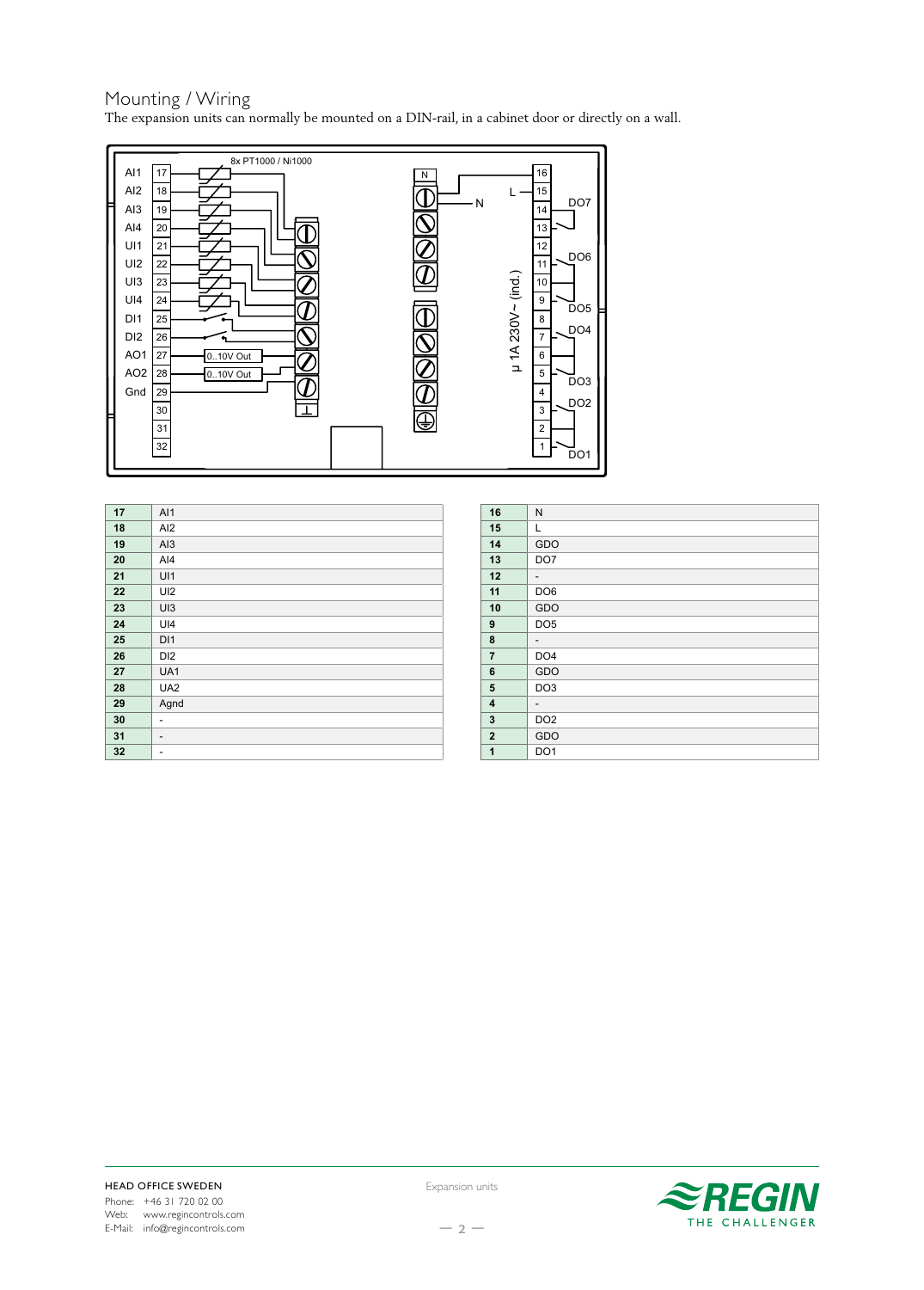## Technical data

| <b>Supply voltage</b>      | 230 V AC                                                                              |  |  |  |
|----------------------------|---------------------------------------------------------------------------------------|--|--|--|
| <b>Power consumption</b>   | 7.5 VA                                                                                |  |  |  |
| <b>Ambient temperature</b> | 050 °C                                                                                |  |  |  |
| Storage temperature        | $-20+70$ °C                                                                           |  |  |  |
| <b>Ambient humidity</b>    | Max. 95 % RH                                                                          |  |  |  |
| <b>Protection class</b>    | IP20 (IP40 when mounted in cabinet door)                                              |  |  |  |
| Memory backup              | Built-in long life battery gives long backup time of all settings including real time |  |  |  |
| <b>Mounting</b>            | DIN-rail, cabinet or wall                                                             |  |  |  |
| Dimensions (WxHxD)         | 146.7 x 97.6 x 76.0 mm including terminals                                            |  |  |  |
| <b>Battery type</b>        | CR2032 replaceable Lithium cell                                                       |  |  |  |
| <b>Battery life</b>        | Min. 8 years                                                                          |  |  |  |
| <b>Operating system</b>    | EXOrealC                                                                              |  |  |  |

## Communication ports

| <b>TCP/IP</b> | EXOline, Modbus, BACnet/IP            |
|---------------|---------------------------------------|
| <b>RS485</b>  | . BACnet MS/TP<br>EXOline.<br>Modbus. |

## Inputs

| Analogue inputs (AI)  | $PT1000$ (-50+150°C), Ni1000 DIN (-40105°C), Ni1000 L&G (-40120°C), Resistance (8001600 Ω) |  |  |  |
|-----------------------|--------------------------------------------------------------------------------------------|--|--|--|
| Digital inputs (DI)   | For potential-free contacts                                                                |  |  |  |
| Universal inputs (UI) | Can be configured to function as either analogue input or digital input                    |  |  |  |

#### Outputs

| Universal analogue I/O (UA) | Configurable as output (010 V DC, 210 V DC, 100 V DC or 102 V DC, 8 bit D/A short-circuit protected) or<br>input $(010 \vee DC)$ |
|-----------------------------|----------------------------------------------------------------------------------------------------------------------------------|
| Digital outputs (DO)        | 7x relay, 230 V AC, 1 A load per relay, max 7 A total                                                                            |

#### Models

| Article                                  | TCP/IF | <b>RS485</b> | --<br>Display | Al<br>- - | <b>DI</b> | UI | <b>UA</b> | DC | 110<br>Tot.<br>I/V.S                   |
|------------------------------------------|--------|--------------|---------------|-----------|-----------|----|-----------|----|----------------------------------------|
| <b>BEM</b><br>IO-<br>*JN/L∟<br>Y W - 1 - |        |              | ⊥xternal      |           |           |    |           |    | $\overline{\phantom{a}}$<br><br>$\sim$ |

#### Accessories

| <b>Article</b> | <b>Description</b>                  |
|----------------|-------------------------------------|
| E3-DSP         | External display                    |
| ESDP-K3        | 3 m cable for connecting an E3-DSP  |
| ESDP-K10       | 10 m cable for connecting an E3-DSP |

#### CE

**Low Voltage Directive (LVD) standards:** This product conforms to the requirements of the European Low Voltage Directive (LVD) 2014/35/EU through product standards EN 60730-1 and EN 60730-2-9.

**EMC emissions & immunity standard:** This product conforms to the requirements of the EMC Directive 2014/30/EU through product standards EN 61000-6-2 and EN 61000-6-3.

**RoHS:** This product conforms to the Directive 2011/65/EU of the European Parliament and of the Council.